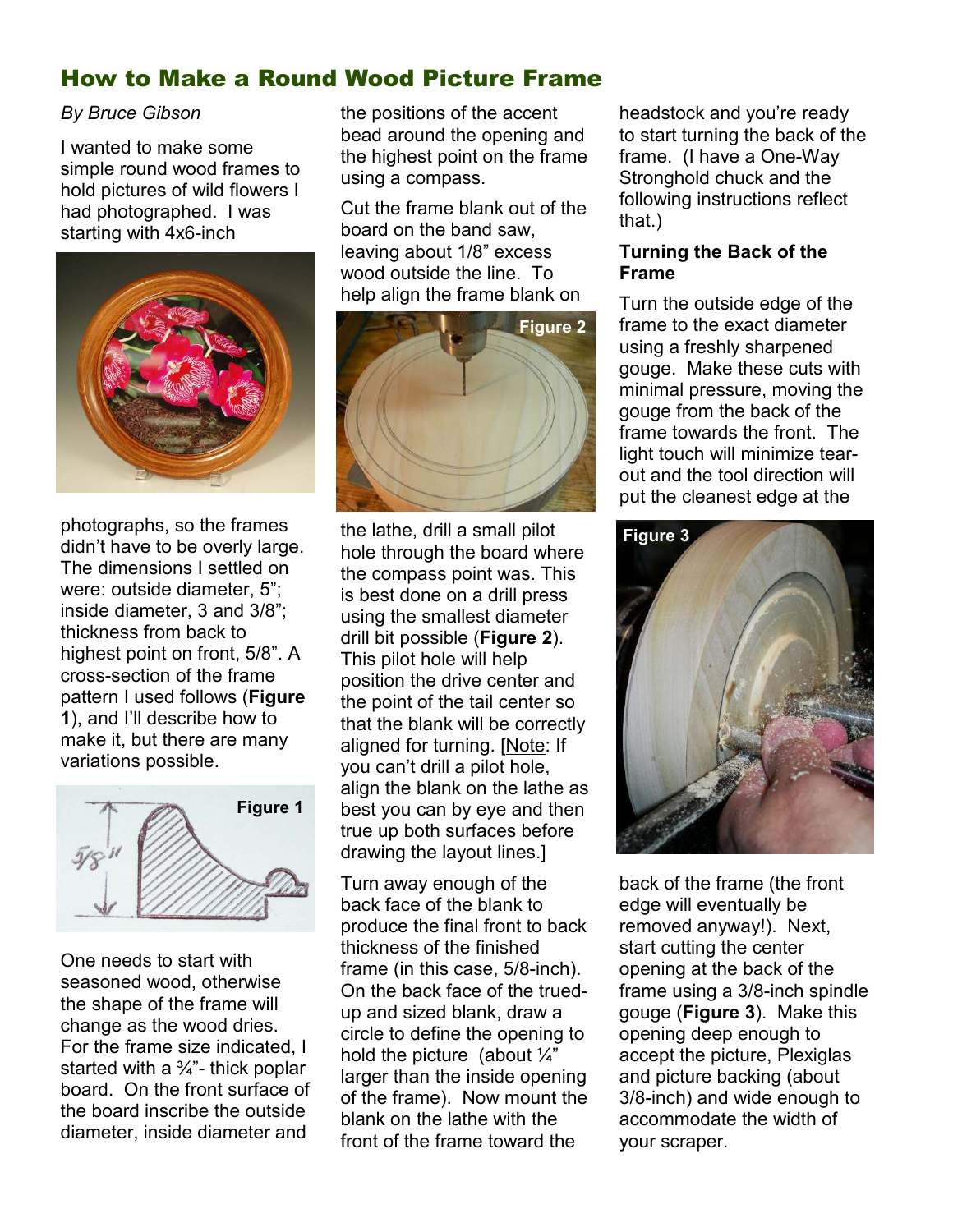Square the outside edge and corner of the opening using a square-nosed scraper (Figure 4). When making this cut, be



sure that the upper left corner of the scraper face is slightly above center and that the length of the tool is parallel to the ways of the lathe. When the cuts are finished, sand the back and the outside edge of the frame. (Only sand to 150 grit if the frame is to be stained – see Sanding and Finishing).

#### Turning the Front of the Frame

Reverse the frame on the lathe, but first remove the chuck spur (drive center) from the chuck. Mount the frame on the chuck by expanding the Stronghold chuck jaws into the picture opening you just created on the back of the frame. To make this step easier, lightly hold the frame on the front of the chuck with the tail center point while expanding the jaws of the chuck. This will ensure the frame is square on the jaws. (Caution: Don't use too much force or the frame with split)!.

Once secure, remove the tail center and cut out the center portion of the frame with a 3/8 -inch spindle gouge. Start your cut inside the line

defining the innermost circle on the blank and remove the wood from the center of the frame. Progress slowly, taking care to listen to the sound of the cut. You can hear when the wood becomes very thin and you are about to break through. Before you break through, stop the lathe, remove the frame from the lathe and knock out the center. (Don't try to turn this central piece of wood free with the lathe running – the loose wood can bind your gouge and nasty things will happen quickly!)

After knocking out the center, remount the frame on the chuck, but this time place a couple of small spacer blocks (thin pieces of wood; Figure 5) between the frame and the



outer end of opposing jaws. These spacer blocks allow tool work on the inner opening of the frame without fear of hitting the jaws of the chuck.

Cut the inside edge of the frame opening to size with the skew as follows. Adjust your

tool rest to center and about  $\frac{1}{4}$ -inch away from the surface of the frame; with the skew laid on its side, leading with the long point, gently push the



skew from the front to the back of the frame, using the tool tip as a scraper (Figure 6). Cut slowly and stop as soon as you clear the back of the frame. Sand the back edge of this cut to remove any torn wood.

Shape the front of the frame using a 3/8-inch spindle gouge. Make your cuts starting at the line defining the highest point on the frame and cutting toward the inside edge. Make the thickness at the inside edge about 3/16 inch from the back of the opening; this thickness defines the height of the accent bead. Using the point



of the skew, cut two lines to define the width of the accent bead (Figure 7). Remove the wood between the bead and the inner opening using the